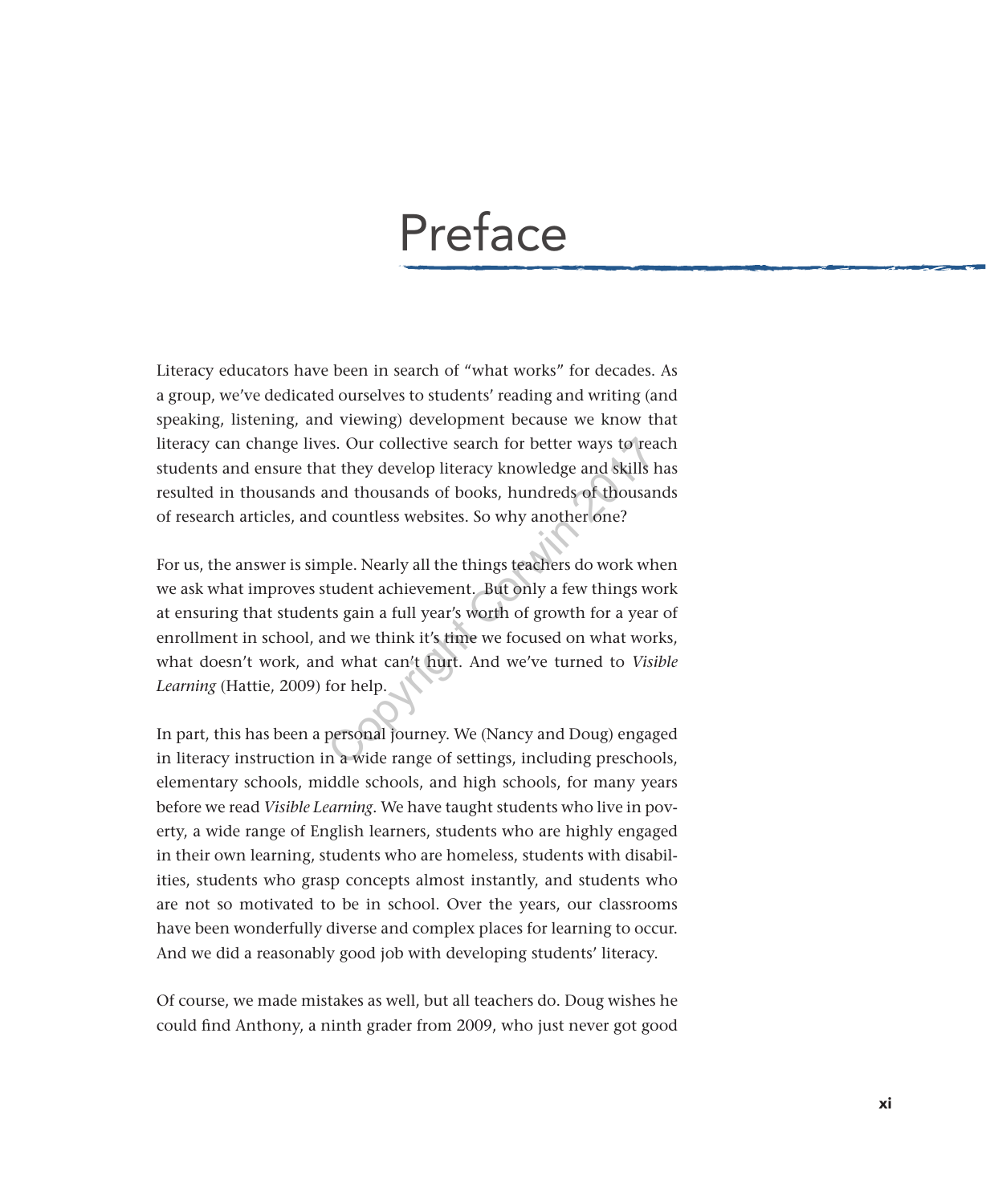enough writing instruction to pass his classes. Today, Doug would do a better job. Nancy remembers a particular first grader who would only work on his onset and rime cards if Nancy played background music. Whatever it takes—that's the job of the teacher. We tried just about any instructional strategy that we could find to engage students in learning.

But then, along came *Visible Learning*. We've read the research, and we knew, for example, that vocabulary instruction works to improve student learning. We read the book and were pleased to see that many of the literacy approaches we recommended were included in this list of "what works best." We congratulated ourselves on knowing the research literature and trying to translate that into classroom practice. The list of effect sizes was useful in making the case that literacy educators can have a powerful impact on students' learning when they engage in specific actions. And it was useful to know that a great deal of students' learning was under the control of the teacher (so that we could help teachers take responsibility and reduce finger-pointing).

We started focusing on influences on student learning that had a reasonable impact. But we didn't have them organized in any particular way. As a result, we noticed that not all of these approaches worked equally well. We thought it had to be us because the research was there to support each of the routines we used. We weren't sure what to do, so we kept at it, engaging students in the best learning opportunities we could. We shared responsibility with them and guided their learning, such that more and more of our students became their own teachers, which is one of the major lessons learned from *Visible Learning*. effect sizes was useful in making the case tha<br>ve a powerful impact on students' learning wi<br>ic actions. And it was useful to know that a<br>rning was under the control of the teacher<br>chers take responsibility and reduce fing

A chance encounter with John Hattie took us to the next level. John talked about the value of matching specific instructional routines, procedures, or strategies with the appropriate phase of students' learning. Of course, we knew about Bloom's taxonomy and Webb's depth of knowledge. But this was a bit different. John said that students have to develop surface-level learning if they are ever going to go deep. And we know that deep learning can facilitate transfer, which has been our goal all along.